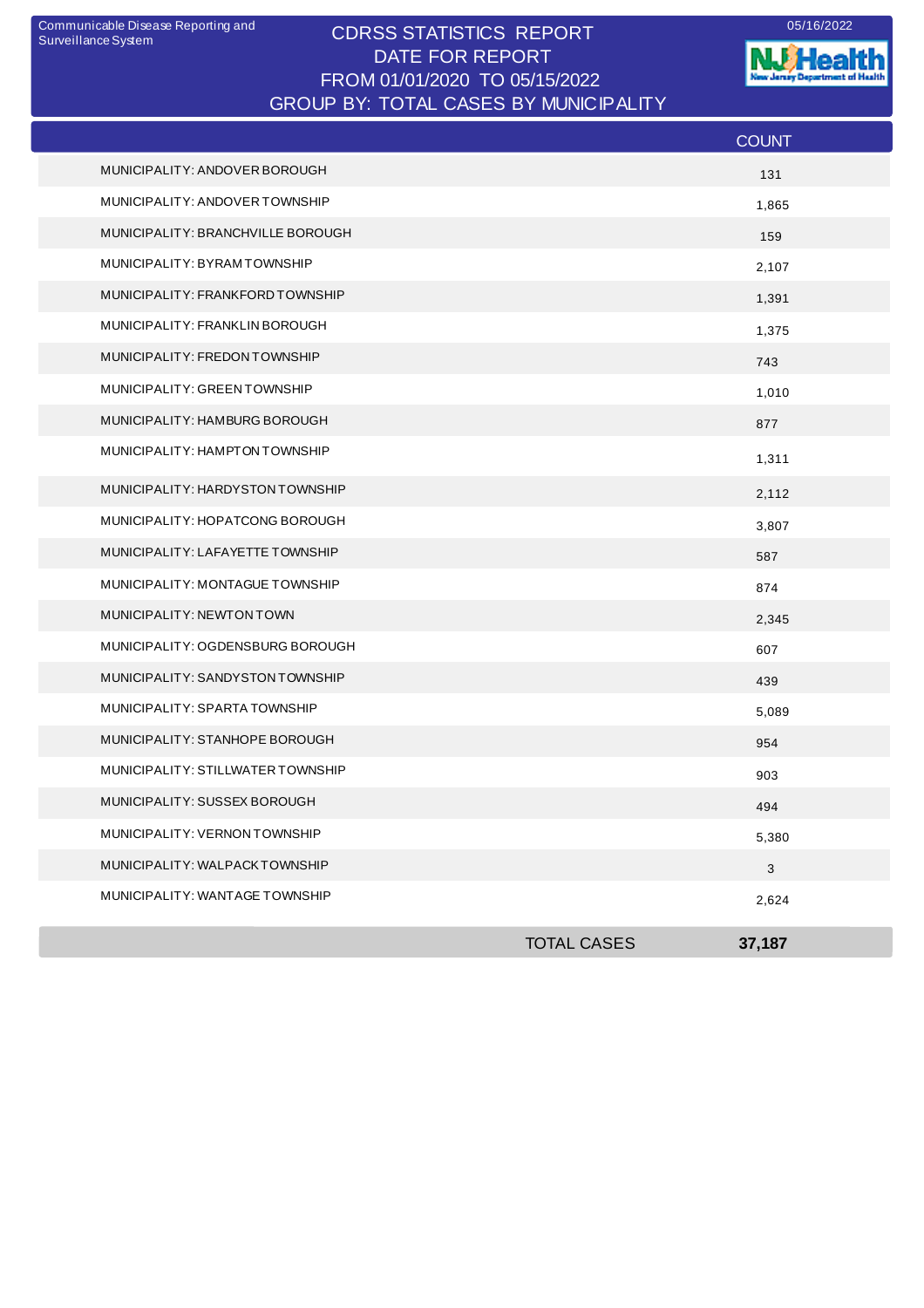## CDRSS STATISTICS REPORT DATE FOR REPORT FROM 01/01/2020 TO 05/15/2022 Communicable Disease Reporting and <br>
CODCO CTATICTICO DEDODT GROUP BY: DEATHS BY MUNICIPATILTY



**NJ** Health

|                                   | <b>COUNT</b>               |
|-----------------------------------|----------------------------|
| MUNICIPALITY: ANDOVER TOWNSHIP    | 159                        |
| MUNICIPALITY: BYRAMTOWNSHIP       | 10 <sup>1</sup>            |
| MUNICIPALITY: FRANKFORD TOWNSHIP  | 42                         |
| MUNICIPALITY: FRANKLIN BOROUGH    | 17                         |
| MUNICIPALITY: FREDON TOWNSHIP     | 6                          |
| MUNICIPALITY: GREEN TOWNSHIP      | 12                         |
| MUNICIPALITY: HAMBURG BOROUGH     | 9                          |
| MUNICIPALITY: HAMPTON TOWNSHIP    | 9                          |
| MUNICIPALITY: HARDYSTON TOWNSHIP  | 21                         |
| MUNICIPALITY: HOPATCONG BOROUGH   | 35                         |
| MUNICIPALITY: LAFAYETTE TOWNSHIP  | 2                          |
| MUNICIPALITY: MONTAGUE TOWNSHIP   | $\overline{7}$             |
| MUNICIPALITY: NEWTON TOWN         | 48                         |
| MUNICIPALITY: OGDENSBURG BOROUGH  | 9                          |
| MUNICIPALITY: SANDYSTON TOWNSHIP  | $\overline{4}$             |
| MUNICIPALITY: SPARTA TOWNSHIP     | 29                         |
| MUNICIPALITY: STANHOPE BOROUGH    | $\overline{7}$             |
| MUNICIPALITY: STILLWATER TOWNSHIP | 4                          |
| MUNICIPALITY: SUSSEX BOROUGH      | 2                          |
| MUNICIPALITY: VERNON TOWNSHIP     | 41                         |
| MUNICIPALITY: WANTAGE TOWNSHIP    | 14                         |
|                                   | 487<br>TOTAL FOR PAT DIED: |
|                                   |                            |